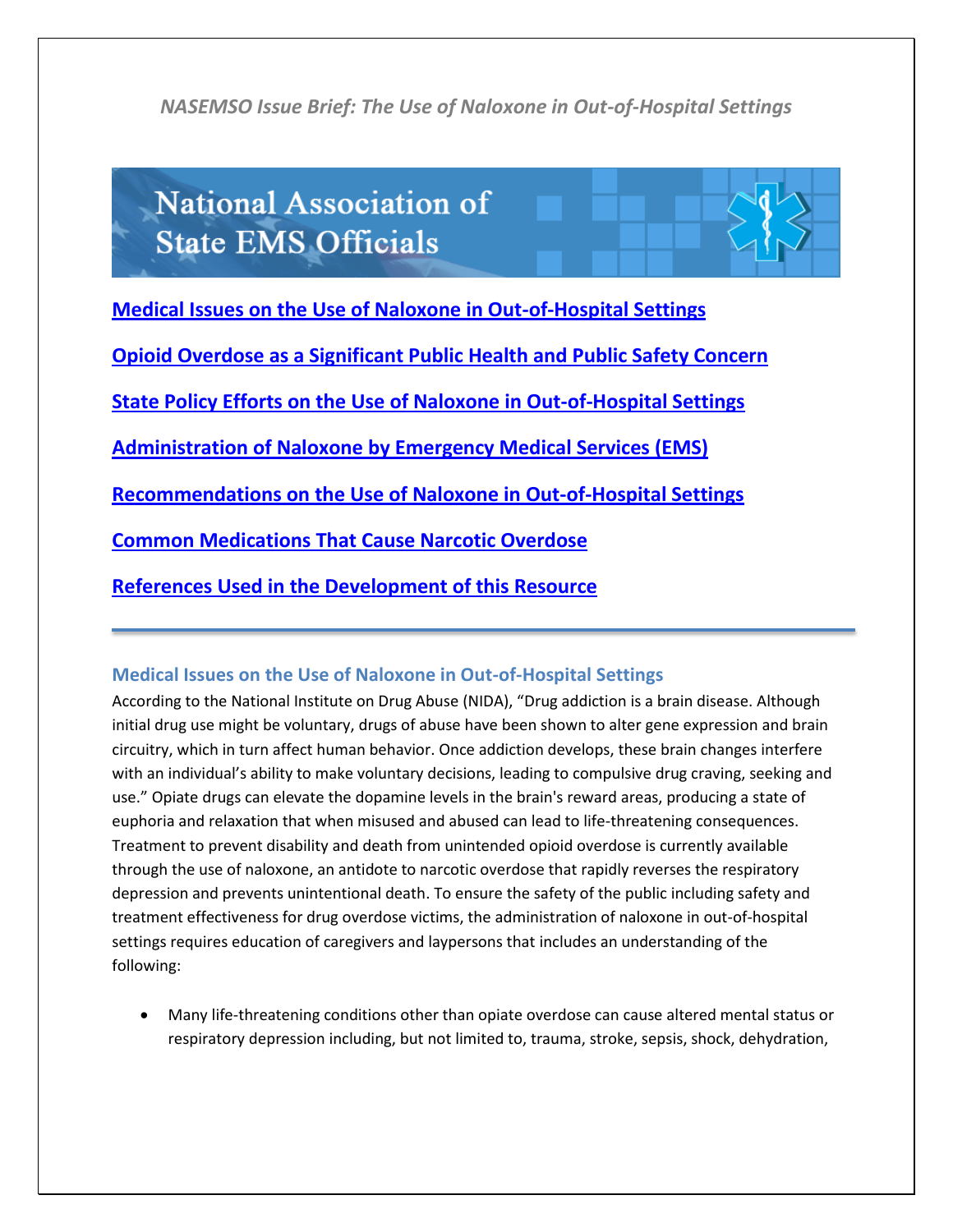metabolic (chemical) imbalances, and low blood sugar. Each of these time-sensitive conditions require immediate intervention by licensed medical personnel and can be overlooked in patients with drug overdose if both conditions occur at the same time. Delayed appropriate medical diagnosis and intervention can result in permanent disability and even death.

- The administration of naloxone may precipitate narcotic withdrawal or unmask severe pain in those who regularly take opioids.
- Side effects from the administration of naloxone to a person using opiates can be potentially life-threatening if individuals are not properly trained to recognize and respond to them. These can include--
	- $\circ$  Chest pain, tachycardia, irregular heartbeat that can precipitate myocardial ischemia;
	- o Hypertension;
	- o Cough, wheezing, feeling short of breath;
	- o Pulmonary edema;
	- o Severe nausea or vomiting than can result in aspiration;
	- o Severe headache, agitation, anxiety, confusion;
	- o Seizures
- Acute withdrawal can precipitate confusion and agitation, which could lead to violent confrontations with anyone that administers naloxone, especially law enforcement.
- The half-life of naloxone (30 to 81 minutes) is shorter than the half-life of many opiates. When the dose of naloxone wears off, the victim can relapse into a life-threatening situation.
- Given the shorter serum half-life of naloxone compared to most opiates, the patient must be closely monitored to determine need for repeated doses.
- Opioid addiction is associated with a multitude of other medical and psychological problems including acute and chronic diseases, life-threatening infections, the risk for infectious disease, and severe and refractory pain that deserve proper evaluation and ongoing management by specially trained medical professionals.

## <span id="page-1-0"></span>**Opioid Overdose as a Significant Public Health and Public Safety Concern**

The Centers for Disease Control and Prevention (CDC) collects and analyzes national public health data, noting, "Deaths from drug overdose have been rising steadily over the past two decades and have become *the leading cause of injury death in the United States*. Nearly 9 out of 10 poisoning deaths are caused by drugs." In 2012, the CDC reports that drug overdose caused more deaths than motor vehicle traffic crashes among people 25-64 years old. From 1999 to 2013, the death rate from prescription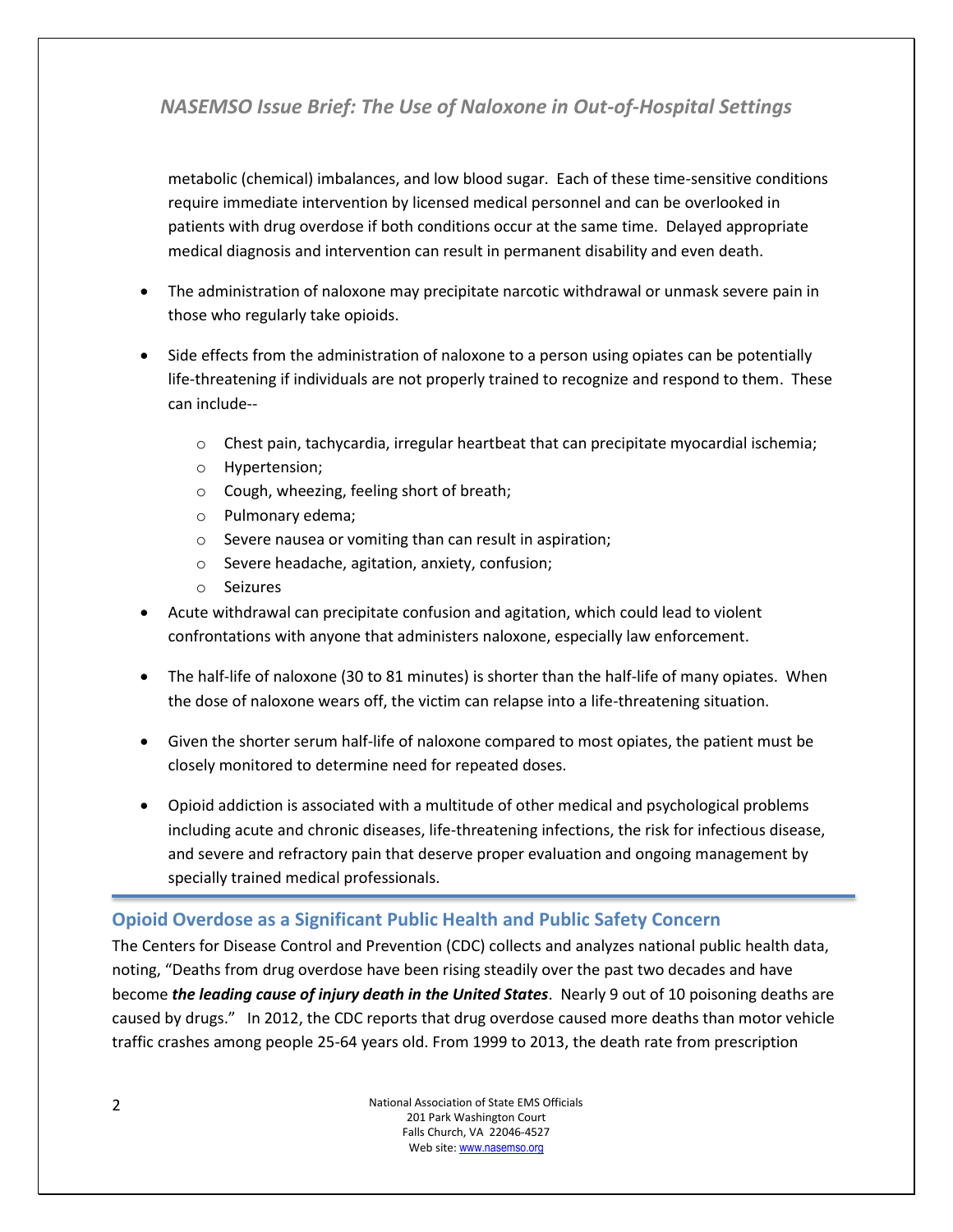opioid-caused overdose nearly quadrupled. Deaths from heroin overdose rose an astounding 270% between 2010 and 2013. Nearly two million Americans, aged 12 or older, either abused or were dependent on opioids in 2013. Together, heroin and prescription pain medications take the lives of almost 25,000 Americans per year —nearly 70 people per day. The Drug Enforcement Administration (DEA) notes that prescription drug abuse and the diversion of prescription drugs have become the number one priority and the number one problem in the U.S. The White House published its *National Drug Control Strategy* indicating, "…about 22 million Americans need treatment for a substance use disorder, and yet only 2 million—about 1-in-10—actually receive the treatment they need."

The National Association of State EMS Officials believes that the increase of substance abuse in the United States is a significant public health and public safety concern that warrants consideration of several related issues:

- Acknowledgement of substance addiction as a serious health-threatening medical condition that requires intervention and treatment by medical professionals.
- Opiate overdose leads to respiratory failure, respiratory arrest, and imminent death if not properly and emergently managed.
- Naloxone (manufactured under the brand names of Narcan® and  $EVZIO<sup>®</sup>$ ) is an antidote to narcotic overdose that rapidly reverses the respiratory depression and prevents unintentional death. It can be given by nasal spray or auto-injector, so can be used by lay persons and law enforcement, as well as emergency medical services (EMS) personnel.
- Community efforts to control opiate overdose should include medical professionals, law enforcement, caregivers/family members, at-risk populations, and advocates working together to develop compassionate and collaborative strategies to reduce harm to victims of drug overdose.

#### <span id="page-2-0"></span>**State Policy Efforts on the Use of Naloxone in Out-of-Hospital Settings**

As of February 2015, twenty-two states and the District of Columbia have enacted some form of "Drug Overdose Immunity 'Good Samaritan' Law." "Good Samaritan" laws regarding drug overdoses fall into two primary categories. The first encourages calling 9-1-1 to seek medical assistance for oneself or someone experiencing an overdose by providing criminal immunity for both the person in need and the person who sought help. The second provides varying levels of criminal or civil immunity for those involved with the prescription, possession, or emergency administration of the opioid antidote naloxone to reverse the effects of the overdose. Thirty states and the District of Columbia have implemented a law or developed a pilot program to allow administration of medication to reverse the effects of an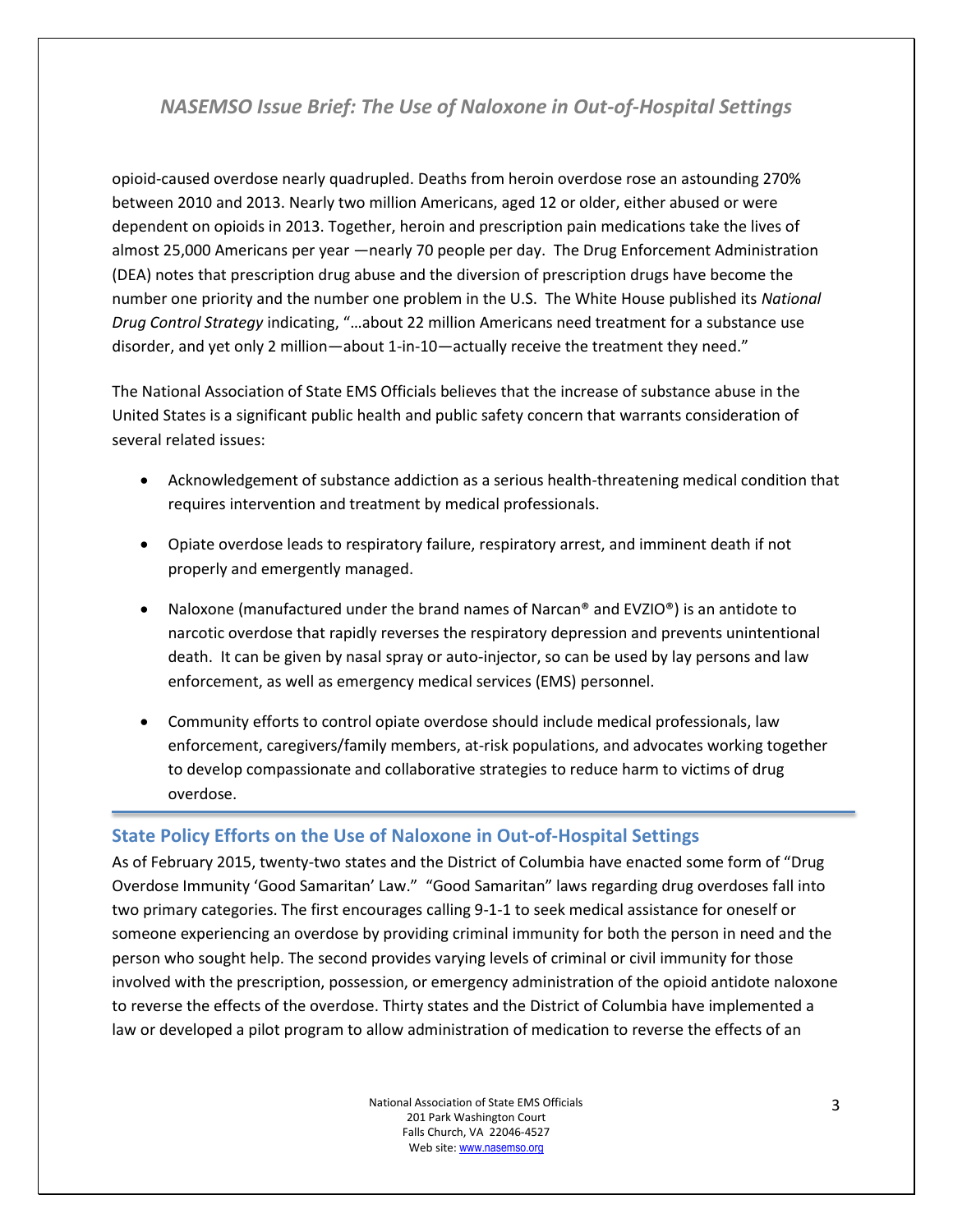opiate-related overdose by professional or lay persons, including law enforcement personnel. According to the National Conference of State Legislatures:

*States with 9-1-1 criminal immunity laws include:* Alaska, California, Colorado, Connecticut, Delaware, District of Columbia, Florida, Georgia, Illinois, Louisiana, Maryland, Massachusetts, Minnesota, New Jersey, New Mexico, New York, North Carolina, Pennsylvania, Rhode Island, Utah, Vermont, Washington and Wisconsin.

*States with immunity laws related to prescribing and administrating medication to reverse the effects of suspected opioid overdose:* California, Colorado, Connecticut, Delaware, District of Columbia, Georgia, Illinois, Indiana, Kentucky, Louisiana, Maine, Maryland, Massachusetts, Minnesota, Missouri, New Jersey, New Mexico, New York, North Carolina, Ohio, Oklahoma, Oregon, Pennsylvania, Rhode Island, Tennessee, Utah, Vermont, Virginia, Washington and Wisconsin.

#### <span id="page-3-0"></span>**Administration of Naloxone by Emergency Medical Services (EMS)**

As of June 2015, all states permit Paramedics and Advanced Emergency Medical Technicians (AEMT) or the state's equivalent intermediate-level EMS providers to administer naloxone. Sixty-six percent of states permit Emergency Medical Technicians to administer naloxone (including Alaska, Arizona, California, Colorado, Connecticut, Delaware, Georgia, Illinois, Indiana, Louisiana, Maryland, Massachusetts, Michigan, Minnesota, Missouri, Montana, Nevada, New Hampshire, New Jersey, New Mexico, New York, North Carolina, Ohio, Oklahoma, Oregon, Pennsylvania, Rhode Island, Texas, Utah, Vermont, Virginia, Washington, and Wisconsin) and the District of Columbia. Fifty-eight percent of states that recognize the Emergency Medical Responder level permit EMRs to administer the medication (including Connecticut, Illinois, Indiana, Louisiana, Massachusetts, Maryland, Michigan, North Carolina, New Hampshire, New Mexico, New York, Ohio, Oklahoma, Oregon, Pennsylvania, Texas, Vermont, and Wisconsin.

#### <span id="page-3-1"></span>**Recommendations on the Use of Naloxone in Out-of-Hospital Settings**

**NASEMSO believes that** *STATE* **legislation intended to reduce harm caused by unintentional overdose by providing access and immunity related to the administration of naloxone should also:** 

 **Incentivize programs that provide drug misuse and abuse education, overdose prevention, access to treatment, and recovery support services.**

> National Association of State EMS Officials 201 Park Washington Court Falls Church, VA 22046-4527 Web site: www.nasemso.org

4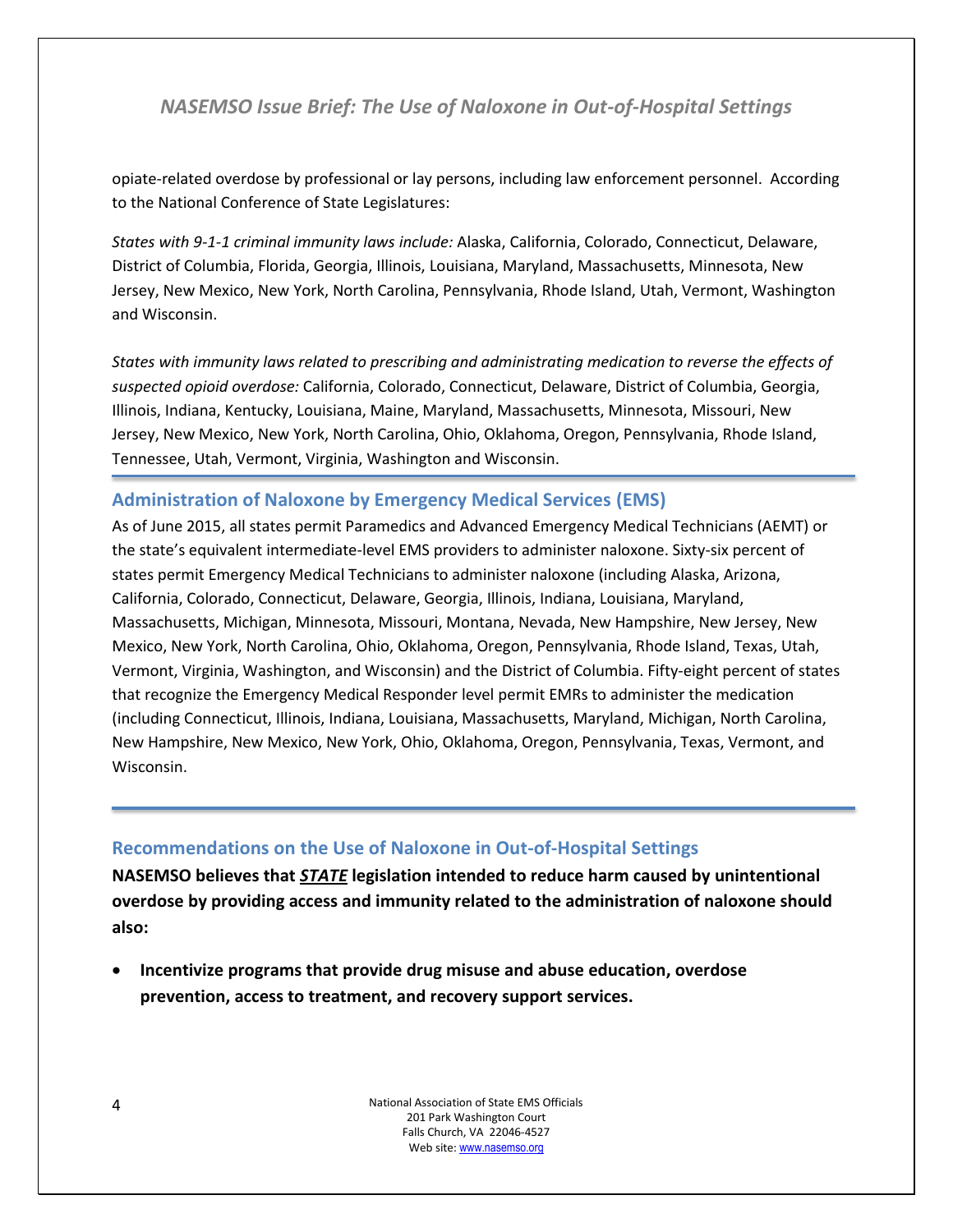- **Provide criminal and civil immunity protection for all persons that activate a 9-1-1 response for a suspected drug overdose prior to or simultaneous with administering medications.**
- **Require education and training in the prevention, detection, and appropriate response to drug overdose including:**
	- o **activating the EMS system**
	- o **cardiopulmonary resuscitation**
	- o **recognition of opioid overdose symptoms**
	- o **proper technique for administration of the opioid antagonist**
	- o **positioning of the victim**
	- o **first aid for respiratory failure and acute opioid withdrawal**
	- o **essential follow-up procedures**
- **Require medical (physician) oversight over all community and public safety opioid antagonist programs to ensure protection of the public and enhanced patient outcomes through quality practices and standards, such as proper packaging, storage, labeling, training, patient encounters, mode of administration, amount administered, effects of opioid antagonist administration, and patient disposition.**
- **Encourage the use of state-based prescription drug monitoring programs as a resource to physicians to mitigate opiate abuse and the practice of "doctor shopping" that enables the acquisition of prescribed narcotics from multiple physicians and/or healthcare networks.**
- **For deceased victims who have received naloxone in the emergent setting, provide adequate resources for medical examiners to perform a proper death investigation and autopsy to include toxicological analysis, interpretation of toxicological findings, and death certification to improve the precision of death certificate data available for public health surveillance.**

**NASEMSO believes that** *FEDERAL* **legislation intended to reduce harm caused by unintentional overdose by providing access related to the administration of naloxone should also:**

- **Require the National Institute on Drug Abuse (NIDA) to prioritize research on drug overdose, overdose prevention, and recitivism, such as:**
	- o **Evaluate scientific evidence on the effectiveness of overdose prevention programs.**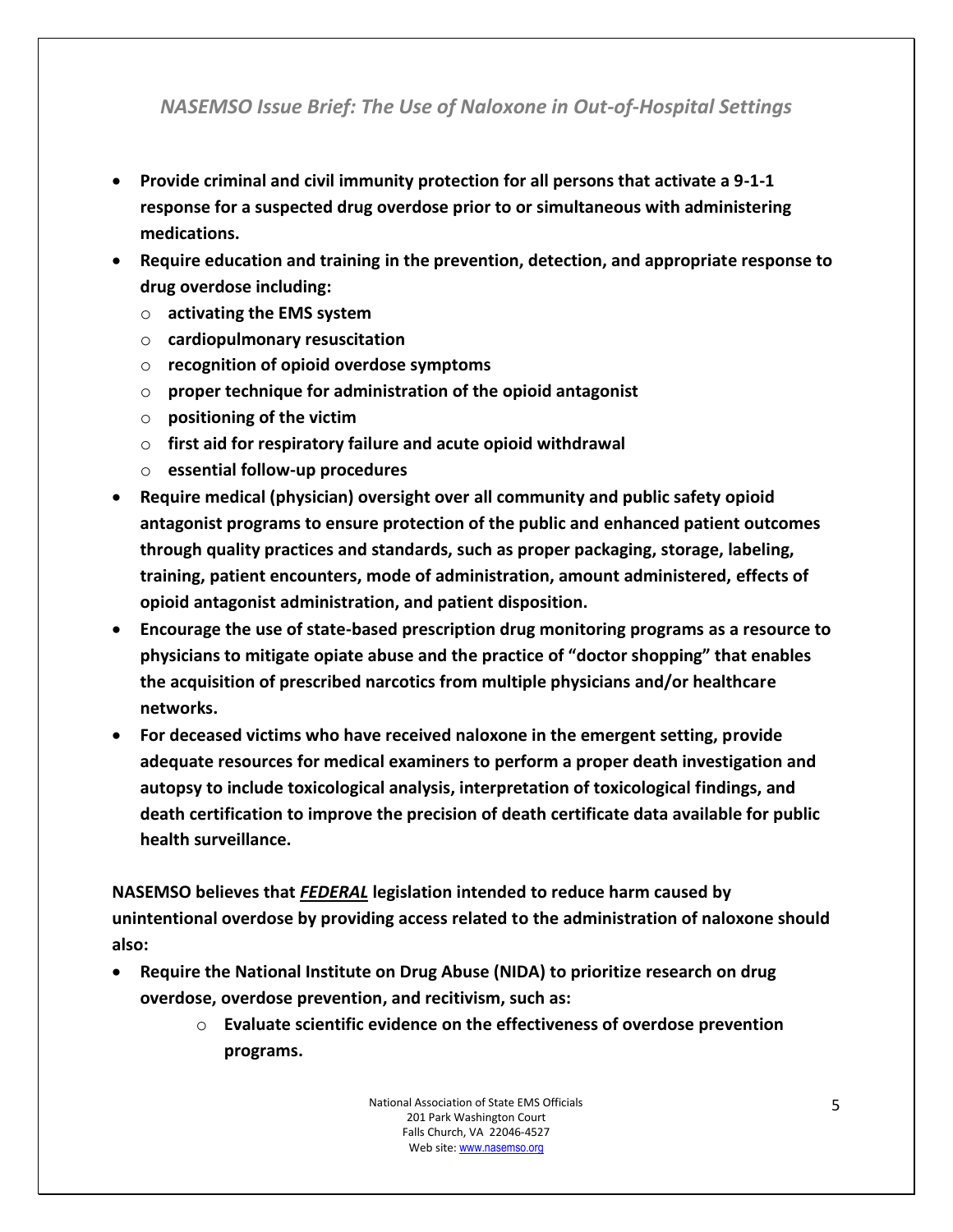- o **Examine the circumstances that contribute to drug overdose and identification of drugs associated with increased fatal outcomes.**
- o **Evaluate patient outcomes related to the administration of naloxone by nonmedical caregivers in the out-of-hospital setting.**
- **Encourage the Food and Drug Administration (FDA) to support research and implement requirements by which manufacturers of opioid-based painkillers can demonstrate that their products are resistant to misuse and abuse by patients.**
- **Incentivize medical education to assist licensed practitioners authorized to treat opioid addiction with Schedule III, IV, and V narcotic medications that have been specifically approved by the Food and Drug Administration for that indication.**
- **Require the Centers for Medicare and Medicare Services (CMS) to identify and incentivize opportunities for states to increase access and availability for substance abuse treatment.**
- **Encourage the National Highway Traffic Safety Administration (NHTSA) to expedite the revision of the National EMS Scope of Practice Model to promote the administration of naloxone by EMS personnel at all levels.**

## **Common Medications That Cause Narcotic Overdose**

Opioids -- also called opiates or narcotics -- are medications made from opium, which comes from the poppy plant. They reduce the intensity of pain signals reaching the brain and affect those brain areas controlling emotion, resulting in diminished perception of a painful stimulus. Contrary to common belief, the majority of opiate abuse arises from legally prescribed opioids. Hydrocodone products are the opioid most commonly prescribed for a variety of painful conditions, including dental and injuryrelated pain. Morphine is often used before and after surgical procedures to alleviate severe pain. Morphine and codeine are the two *natural* products of opium. Synthetic modifications or imitations of morphine produce the other opioids:

- Heroin (street drug)
- Dilaudid<sup>®</sup> (hydromorphone)
- Percocet®, Percodan®, OxyContin® (oxycodone)
- Vicodin®, Lorcet®, Lortab®, Zyhydro® (hydrocodone)
- Demerol<sup>®</sup> (meperidine or pethidine)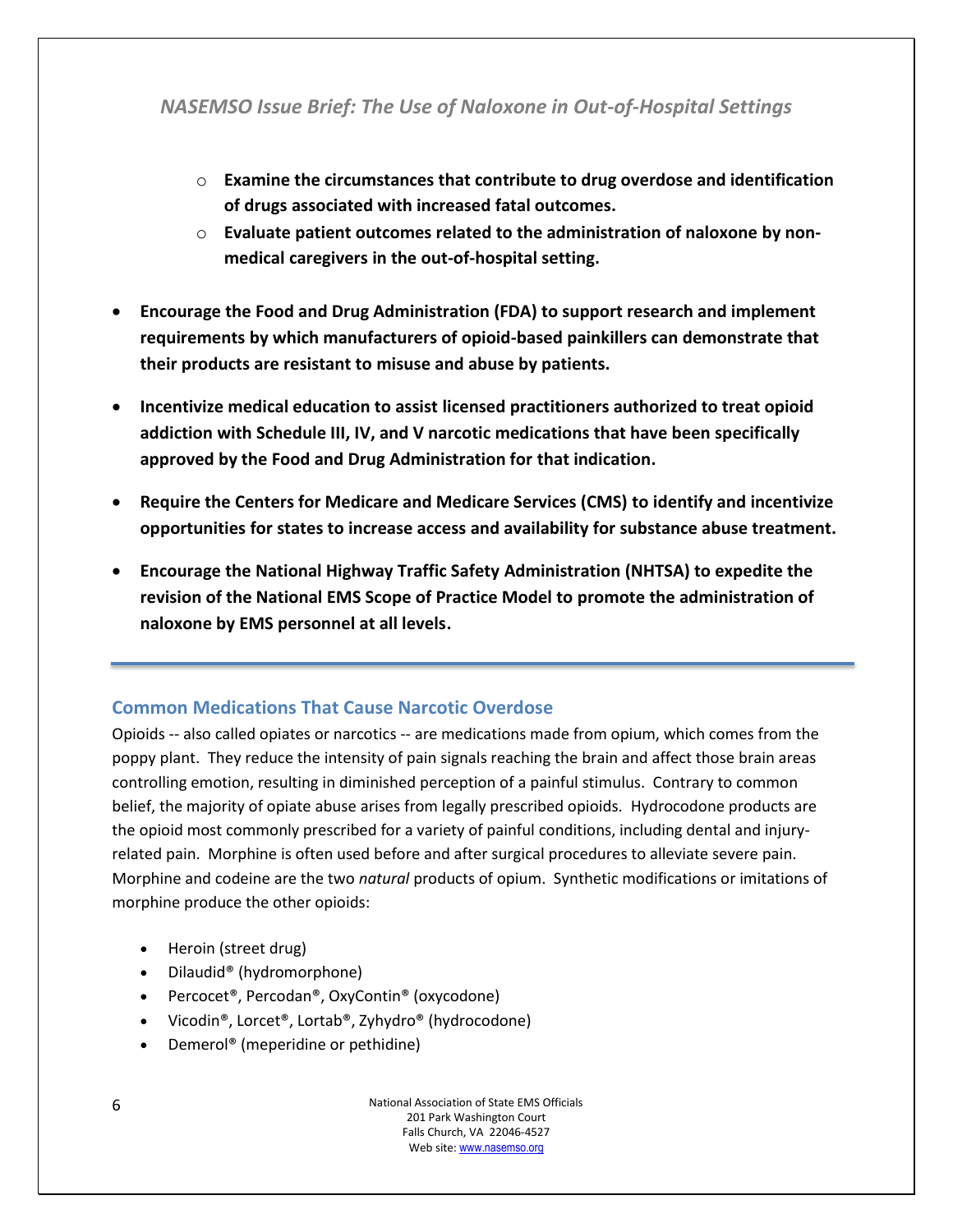- Methadone
- Duragesic® (fentanyl)

Opioids act by attaching to specific proteins called opioid receptors, which are found in the brain, spinal cord, gastrointestinal tract, and other organs in the body. When these drugs attach to these receptors,

they reduce the perception of pain. Opioids can also produce drowsiness, mental confusion, nausea, constipation, and, depending upon the amount of drug taken, can depress respiration. Some people experience a euphoric response to opioid medications since these drugs also affect the brain regions involved in reward. Those who abuse opioids may seek to intensify their experience by taking the drug in ways other than prescribed. For example, OxyContin® is an oral medication used to treat moderate to severe pain through a slow, steady release of the opioid. People who abuse OxyContin® may crush the tablets and snort or inject it, thereby increasing their risk for serious medical complications, including overdose. Taken as prescribed, opioids can be used to manage pain safely and effectively. The uncontrolled use of opioids either for prescribed benefits or non-medicinal effects leads to increased tolerance and addiction. When abused, even a single large dose can cause severe respiratory depression and death. Someone who is physically dependent on an opioid medication will experience withdrawal symptoms when use of the drug is abruptly reduced or stopped. These symptoms can be mild or severe (depending on the drug) and can usually be managed medically or avoided by slowly tapering the amount used.

Fentanyl is a powerful synthetic opiate analgesic similar to but more potent than morphine. It is typically used to treat patients with severe pain, or to manage pain after surgery. It is also sometimes used to treat people with chronic pain who are physically tolerant to opiates. Like heroin, morphine, and other opioid drugs, fentanyl works by binding to the body's opiate receptors, highly concentrated in areas of the brain that control pain and emotions. When prescribed by a physician, fentanyl is often administered via injection, transdermal patch, or in lozenge form. However, the type of fentanyl associated with recent overdoses was produced in clandestine laboratories and mixed with (or substituted for) heroin in a powder form. Mixing fentanyl with street-sold heroin or cocaine markedly amplifies their potency and potential dangers. Effects include: euphoria, drowsiness, respiratory depression and/or arrest, nausea, confusion, constipation, sedation, unconsciousness, coma, tolerance, and addiction.

Methadone, a drug long valued for treating heroin addiction and for use in managing chronic pain, is increasingly being abused by recreational drug users and is causing an alarming increase in overdoses and deaths. The surge in methadone abuse appears linked to several factors, including the growing abuse of heroin and OxyContin. Health and law enforcement officials are reporting that some of these addicts are turning to methadone when they cannot get the other drugs.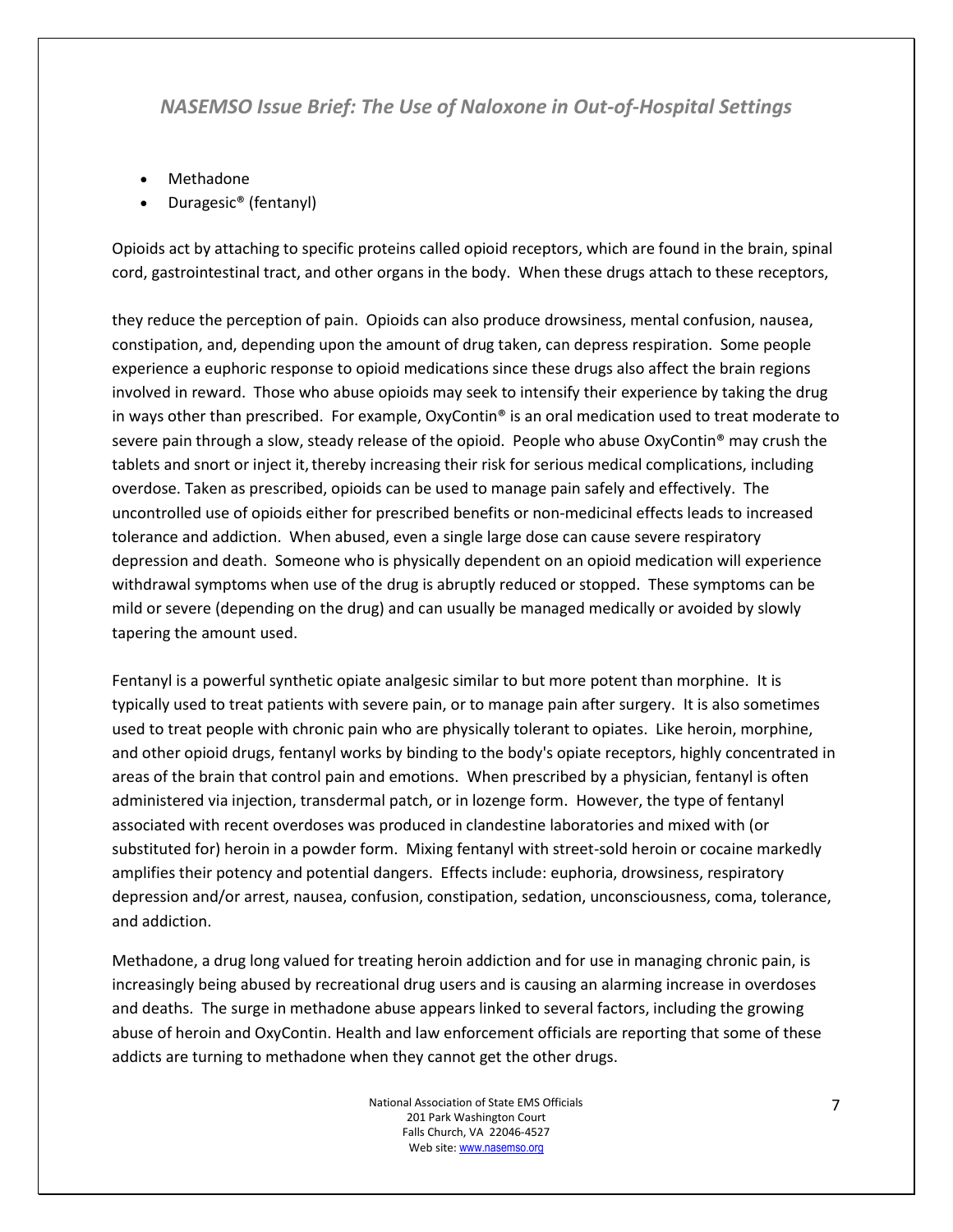## <span id="page-7-0"></span>**References Used in the Development of this Resource**

The Network for Public Health Law. [Legal Interventions to Reduce Overdose Mortality: Naloxone Access](https://www.networkforphl.org/_asset/qz5pvn/network-naloxone-10-4.pdf)  [and Overdose Good Samaritan Laws.](https://www.networkforphl.org/_asset/qz5pvn/network-naloxone-10-4.pdf) Updated May 2015.

Food and Drug Administration. [Abuse Deterrent Opioids-Evaluation and Labeling Guidance for Industry.](http://www.fda.gov/downloads/drugs/guidancecomplianceregulatoryinformation/guidances/ucm334743.pdf) April 2015.

Centers for Disease Control and Prevention. [National Vital Statistics System Mortality Data.](http://www.cdc.gov/nchs/deaths.htm) (2015)

Hedegaard H, Chen LH, Warner M[. Drug-poisoning Deaths Involving Heroin: United States, 2000-2013.](http://www.cdc.gov/nchs/data/databriefs/db190.pdf) NCHS Data Brief 2015(190):1-8.

World Health Organization. [Community Management of Opioid Overdose.](http://www.who.int/substance_abuse/publications/management_opioid_overdose/en/) November 2014.

The Network for Public Health Law. Legal Interventions to Reduce Overdose Mortality: Emergency [Medical Services Naloxone Access.](https://www.networkforphl.org/_asset/8b7kmi/EMS-naloxone-overview.pdf) September 2014.

Centers for Disease Control and Prevention. [NCHS Data Brief: Drug-poisoning Deaths Involving Opioid](http://www.cdc.gov/nchs/data/databriefs/db166.htm.)  [Analgesics United States, 1999-2011. Pu](http://www.cdc.gov/nchs/data/databriefs/db166.htm.)blished September 2014.

The Pew Charitable Trusts[. State Lawmakers Tackle Public Health Issues.](http://www.pewtrusts.org/en/research-and-analysis/blogs/stateline/2014/06/09/state-lawmakers-tackle-public-health-issues) June 2014.

Davis GG, National Association of Medical Examiners and American College of Medical Toxicology Expert Panel on Evaluating and Reporting Opioid Deaths. National Association of Medical Examiners position [paper: Recommendations for the investigation, diagnosis, and certification of deaths related to opioid](http://www.ncbi.nlm.nih.gov/pmc/articles/PMC3951636/)  [drugs.](http://www.ncbi.nlm.nih.gov/pmc/articles/PMC3951636/) J Med Toxicol 2014 Mar;10(1):100-6.

Chen LH, Hedegaard H, Warner M[. Drug-poisoning deaths involving opioid analgesics: United States,](http://www.cdc.gov/nchs/data/databriefs/db166.pdf)  1999–[2011.](http://www.cdc.gov/nchs/data/databriefs/db166.pdf) NCHS data brief, no 166. Hyattsville, MD: National Center for Health Statistics. 2014.

United States Office of National Drug Control Policy. [National Drug Control Strategy \(2014\).](http://www.whitehouse.gov/ondcp/national-drug-control-strategy)

National Association of State Alcohol and Drug Abuse Directors. [Overview of State Legislation to](http://nasadad.org/wp-content/uploads/2013/12/Opioid-Overdose-Policy-Brief-Final5.pdf)  [Increase Access to Treatment for Opioid Overdose.](http://nasadad.org/wp-content/uploads/2013/12/Opioid-Overdose-Policy-Brief-Final5.pdf) December 2013.

Centers for Disease Control and Prevention. [Notes from the Field: Acetyl Fentanyl Overdose Fatalities](http://www.cdc.gov/mmwr/preview/mmwrhtml/mm6234a5.htm) — Rhode Island, March–[May 2013. Morbidity and Mortality Weekly Report \(MMWR\)](http://www.cdc.gov/mmwr/preview/mmwrhtml/mm6234a5.htm) August 30, 2013 / 62(34);703-704.